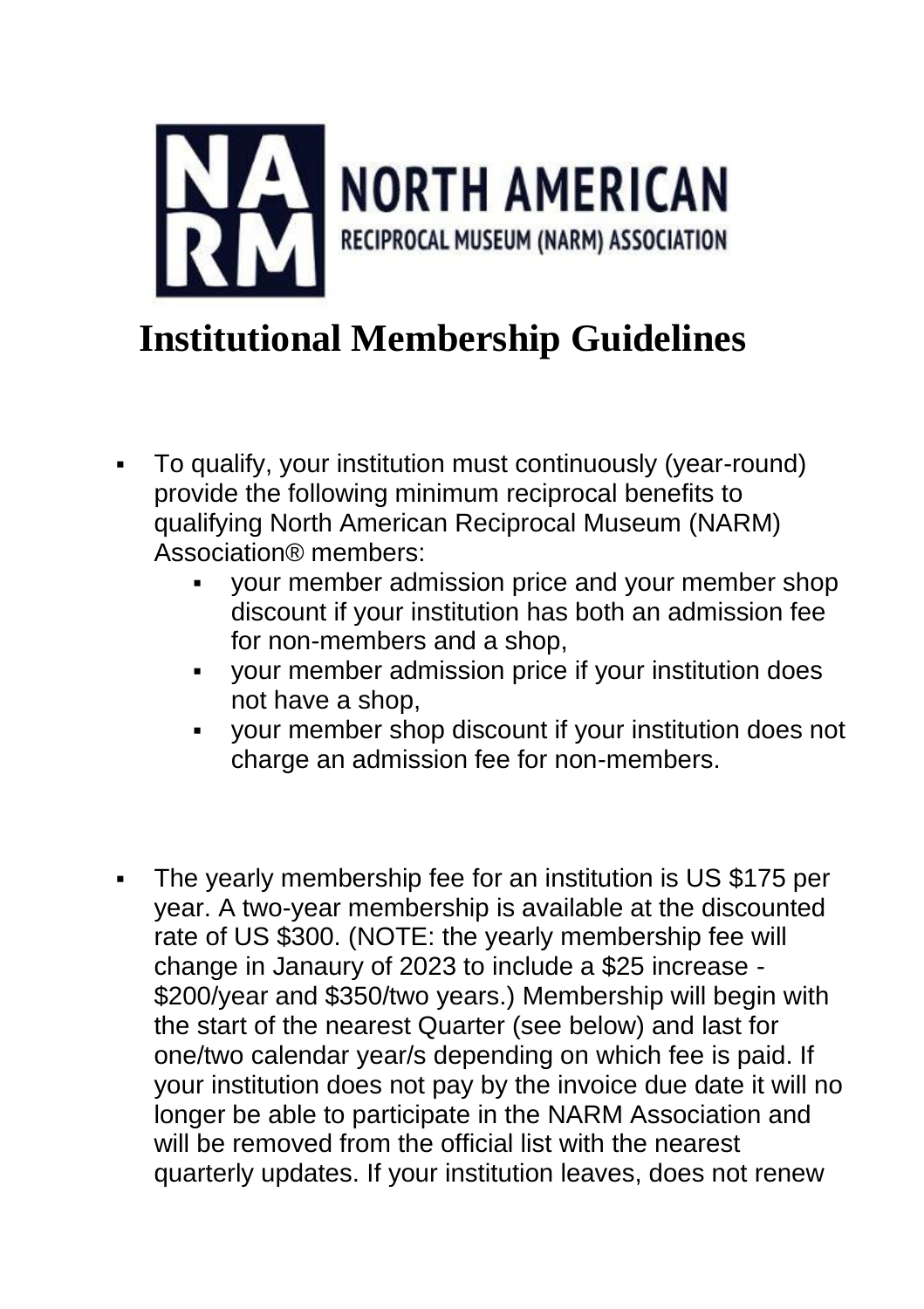membership, it will honor reciprocal benefits until the end of the nearest Quarter when the list can be updated.

- The NARM Association program is for member institutions to offer their individual members who pay US\$100 (or equivalent) or more per year for their membership to their institution. Memberships sold at a discounted price below US\$100 do not qualify for NARM benefits.
- A gold North American Reciprocal sticker or printed replica of the NARM sticker must be placed/printed on the qualifying members cards in order for your members to receive reciprocal privileges. Each member who qualifies must have a valid membership card with the gold NARM Association sticker/sticker replica (if you issue one card for two people you must include both names on the card) and the membership card should display the expiration date, or the member should have documentation of their expiration date available. **Guests are not included unless they present a qualifying card**.
- **'Family' memberships are not defined by NARM, but according to each institution's policies**. Please advise your qualifying members to contact the institution they plan to visit in advance to find out that institutions 'Family' membership policy to avoid confusion.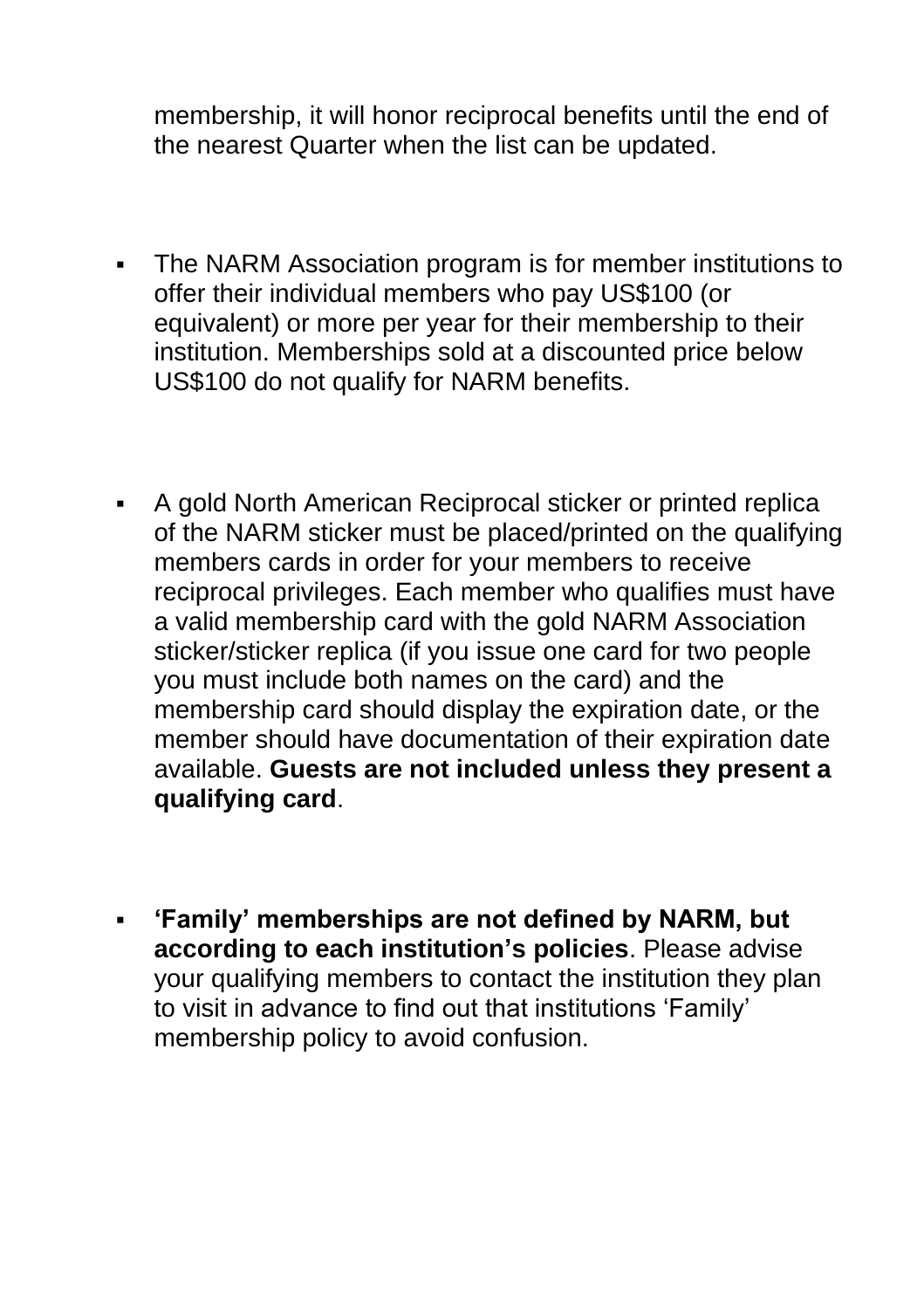- Upon presentation of a valid membership card with the gold NARM sticker from one of the participating institutions the member will receive the following\*:
	- **•** Free/member admission at all times during museum hours
	- The same discount on purchases made on the premises of concert and lecture tickets, as those offered members of that museum
	- The same discount on purchases made on the premises in the gift stores as those offered members of that museum

(\*Note: footnotes placed by the institutions name in the official NARM Listing may restrict some privileges)

- Each institution is responsible for getting NARM information to its own members.
- Staff members of participating NARM Association institutions do not automatically receive NARM privileges. Staff members receive a membership card with the NARM Association sticker if the staff member donates at the \$100 level or more, or if the institution provides for staff membership at the \$100 level or above.
- The NARM Association will provide a complete, updated electronic NARM Association list by state and city.